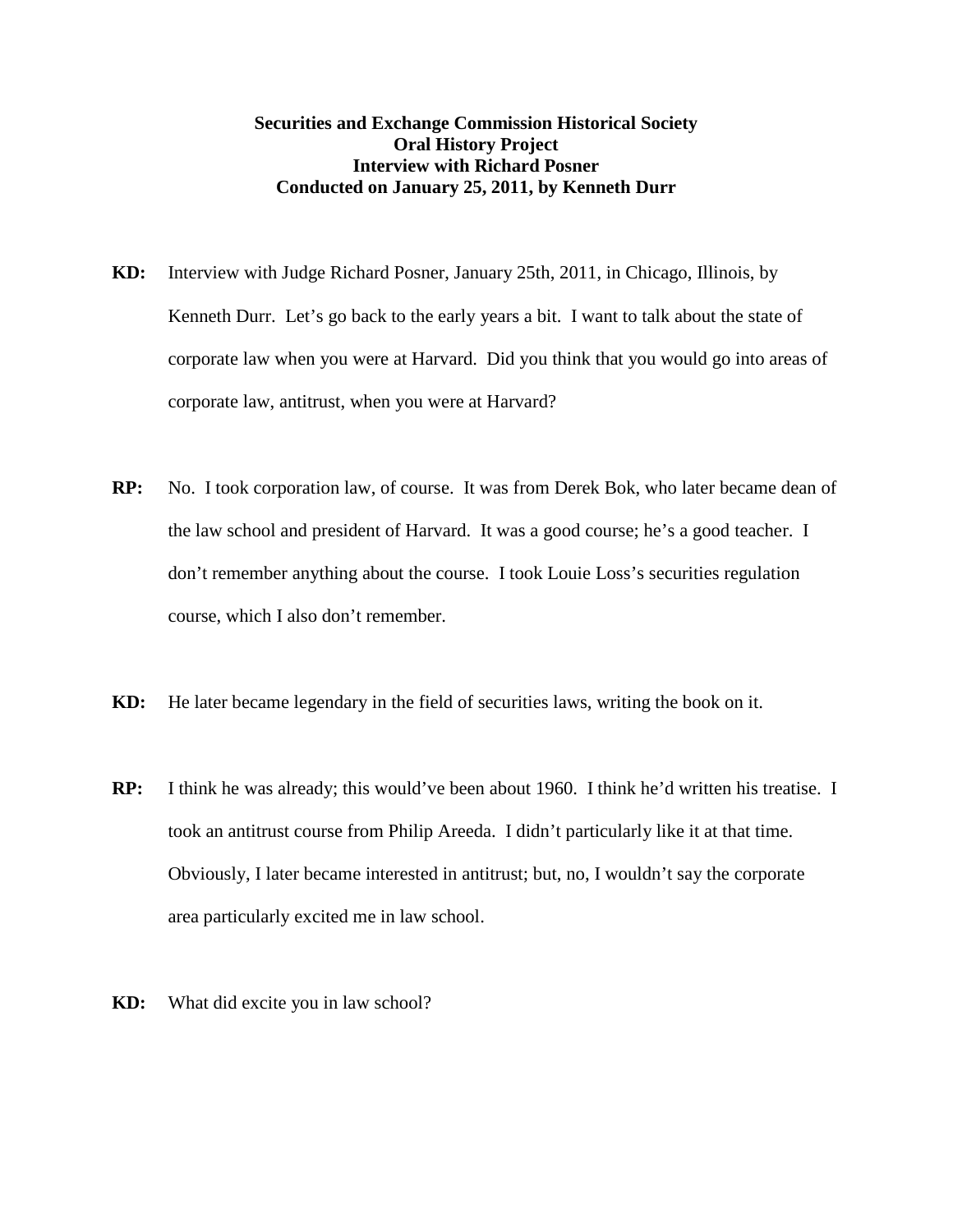- **RP:** I actually liked the common law courses, the first-year courses in law school, best.
- **KD:** How did you land the job clerking for Justice Brennan?
- **RP:** He had delegated the appointment of his law clerk to Professor Paul Freund. So Freund appointed me and another fellow. That was it.
- **KD:** Was this something that you get to register an interest in doing?
- **RP:** No.
- **KD:** Or do you just hear that you're it?
- **RP:** No, I never applied for anything. He just picked. That was a very common way of appointing law clerks in those days.
- **KD:** Tell me a little bit about working for Justice Brennan; what kind of a guy was he?
- **RP:** He was a very nice person, a very good boss. He wasn't very interested in the details of legal analysis, so we law clerks wrote the opinions and he would go over them. I don't recall substantial editing. I was told that in later years, if he was dissatisfied with a law clerk's draft, he would write it himself. He had been a state Supreme Court justice before he came to the Supreme Court, so he knew how to write opinions. But if he liked the law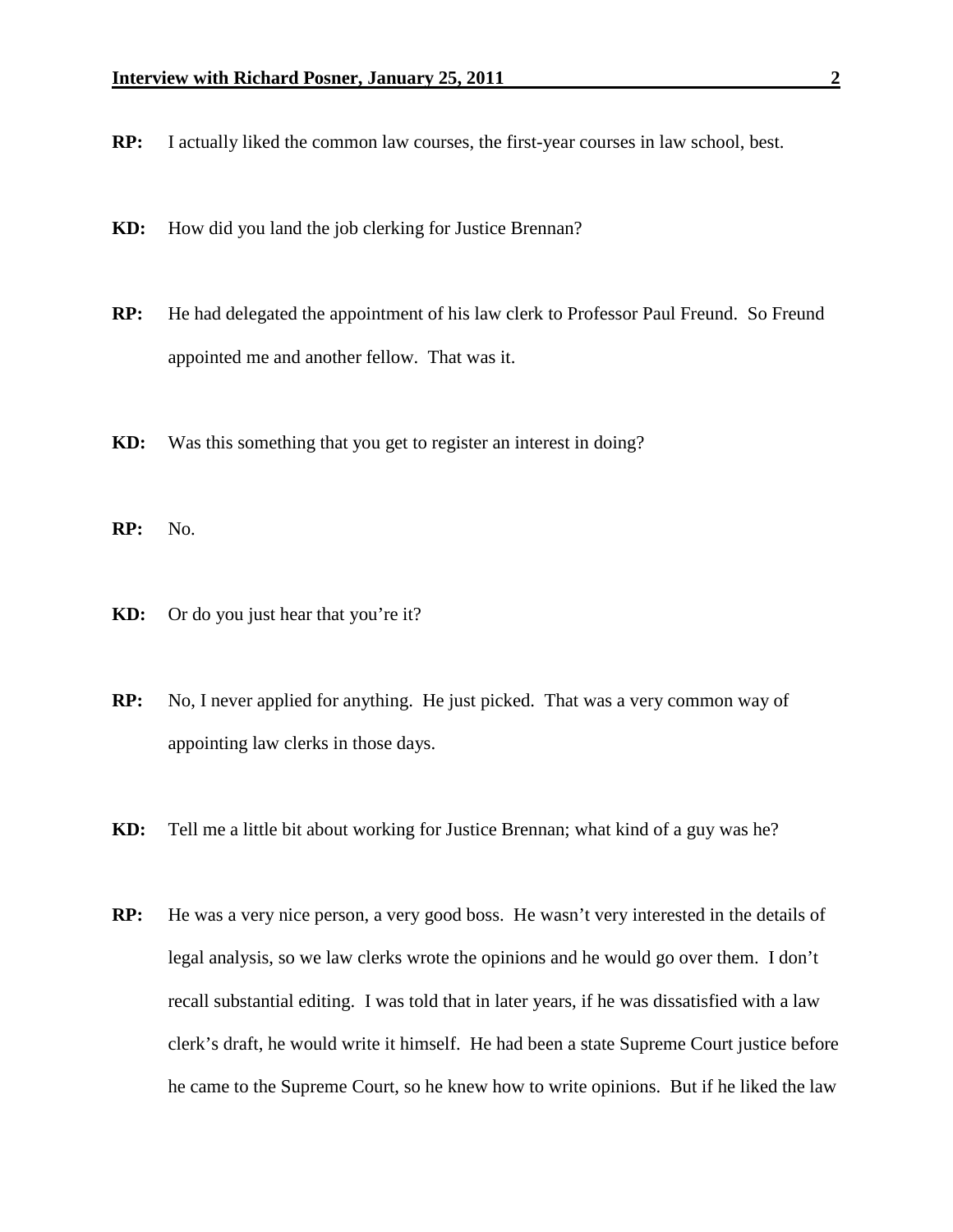clerks, he left it pretty much to them.

- **KD:** Who were your colleagues, clerking for Brennan?
- **RP:** My fellow law clerk was a fellow named Bob O'Neill, who later became president of Wisconsin University and Virginia University, and now has a position in the law school in Virginia. There was just two clerks.
- **KD:** That was a pretty pivotal time, mid-sixties; the Warren Court was in full flower.
- **RP:** No, this was the 1962 term. It was really the beginning of the full flowering of the Warren Court, because it was the year in which Goldberg replaced Frankfurter. It was a decisive shift.
- **KD:** Why?
- **RP:** Well, now there was a very solid majority for typical Warren Court liberal decisions: Warren, Black, Douglas, Goldberg, and Brennan. So they had five right there. The others were Harlan, Stewart and Clark, they were more conservative. The ninth—I know White came along pretty quickly—but I've forgotten, might have been Reed. But when Goldberg replaced Frankfurter, the Court had a solid five liberals.
- **KD:** What were some notable cases that you were able to assist on in that period?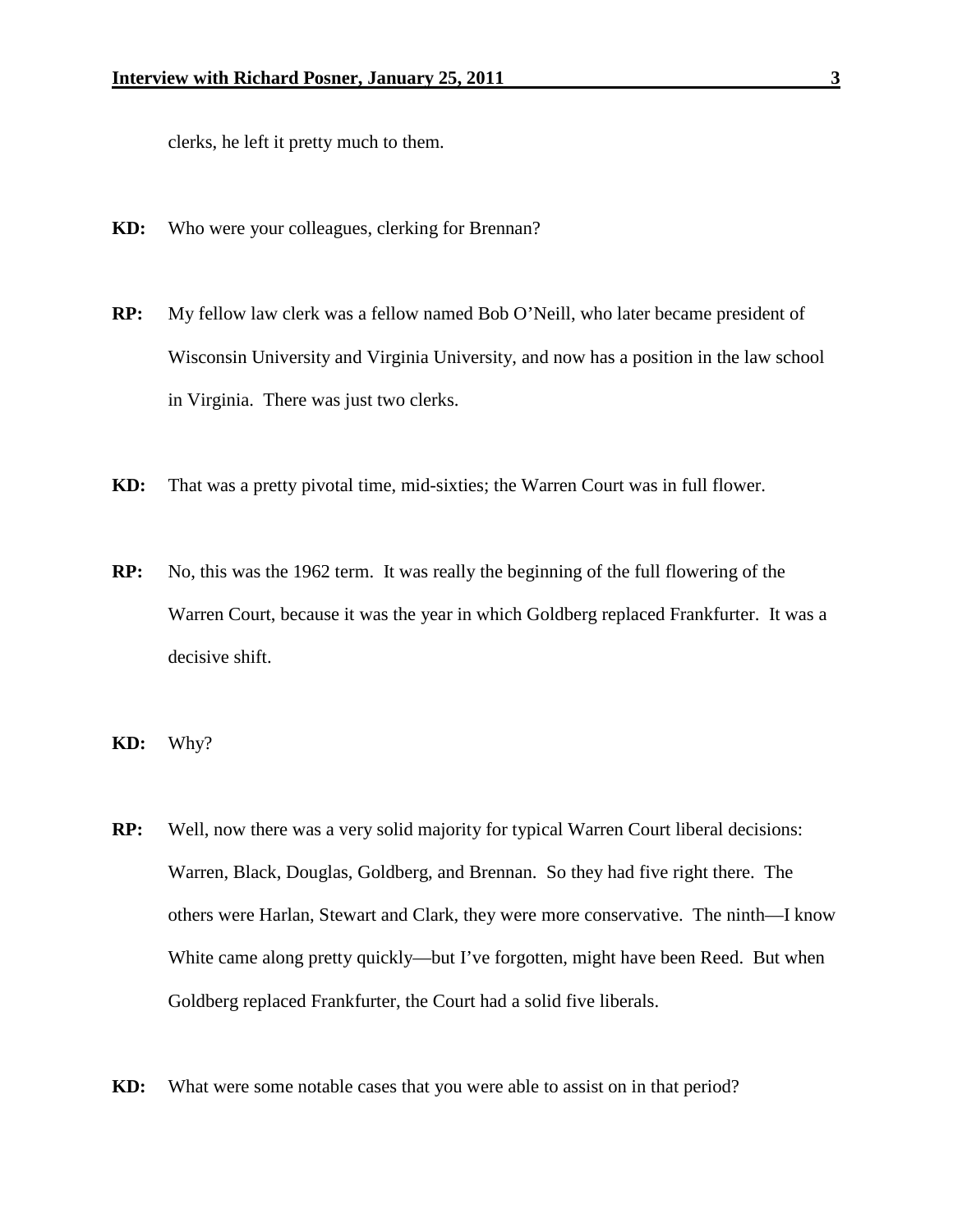**RP:** Well, one of them was *Fay v. Noia*, which was a big habeas corpus case, later overruled. There was *Sanders v. United States*, which was a case under § 2255, the habeas corpus substitute for federal prisoners. That was an important case in its time.

There was another important habeas corpus case that I wrote, *Townsend v. Sain*, which I think came out as a per curiam. Warren had assigned it to himself, but he asked Brennan to help him and Brennan asked me.

There was another important case, *NAACP v. Button*, about the use of litigation as a form of first amendment expression. That was one I did for Brennan. But the one that was most significant for my career was *United States v. Philadelphia National Bank*. That was a big antitrust case. That quickened my interest in antitrust. I don't remember the other cases I worked on.

- **KD:** That was about the time the *Silver* case went through, having to do with the New York Stock Exchange. That was also antitrust.
- **RP:** I don't remember that.
- **KD:** You talked about *U.S. v. Philadelphia National Bank* quickening your interest. What made that different from some of the other antitrust cases?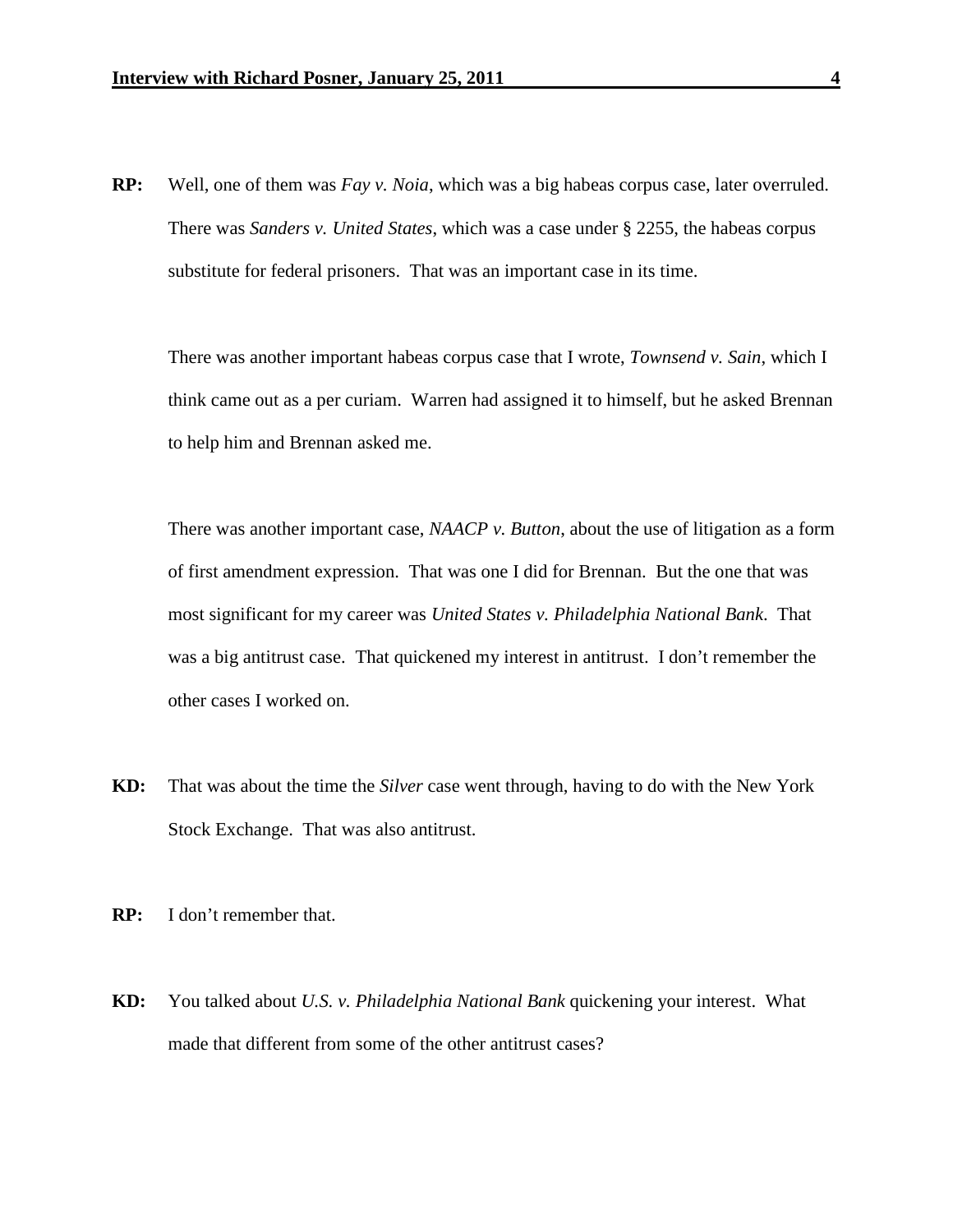**RP:** Well, there weren't a lot of antitrust cases then. The previous year, the Supreme Court had decided an antitrust case, *Brown Shoe.* These were both cases under Section 7 of the Clayton Act. Section 7 had been amended in 1952 to strengthen its application to mergers. The *Brown Shoe* opinion had been very murky and meandering. The law clerk who worked on it for Warren, I don't think he had any clue about antitrust.

*Philadelphia Bank* was another Section 7 case. But in law school, as a junior editor on the *Harvard Law Review*, I had been assigned to do a cite check a portion of a very good article by Derek Bok called "Section 7 and the Merging of Law and Economics," in which he had argued for a simplified approach to Section 7 cases. I remembered that when I started working on *Philadelphia Bank*.

So I incorporated the idea of a simple prima facie case. I got that from Bok's article. Just working on it, I thought this was interesting. I hadn't liked Phil Areeda's course on antitrust. I think it may have been the first time Areeda taught it. He later became a very, very successful teacher, but his antitrust course was not, but working on the bank case, as I say, quickened my interest in antitrust.

- **KD:** And it sounds like you were starting to see some of the emerging concerns that came out of law and economics as you developed it.
- **RP:** Well, clearly there were economic issues. Yes, I could see that although I didn't know any economics.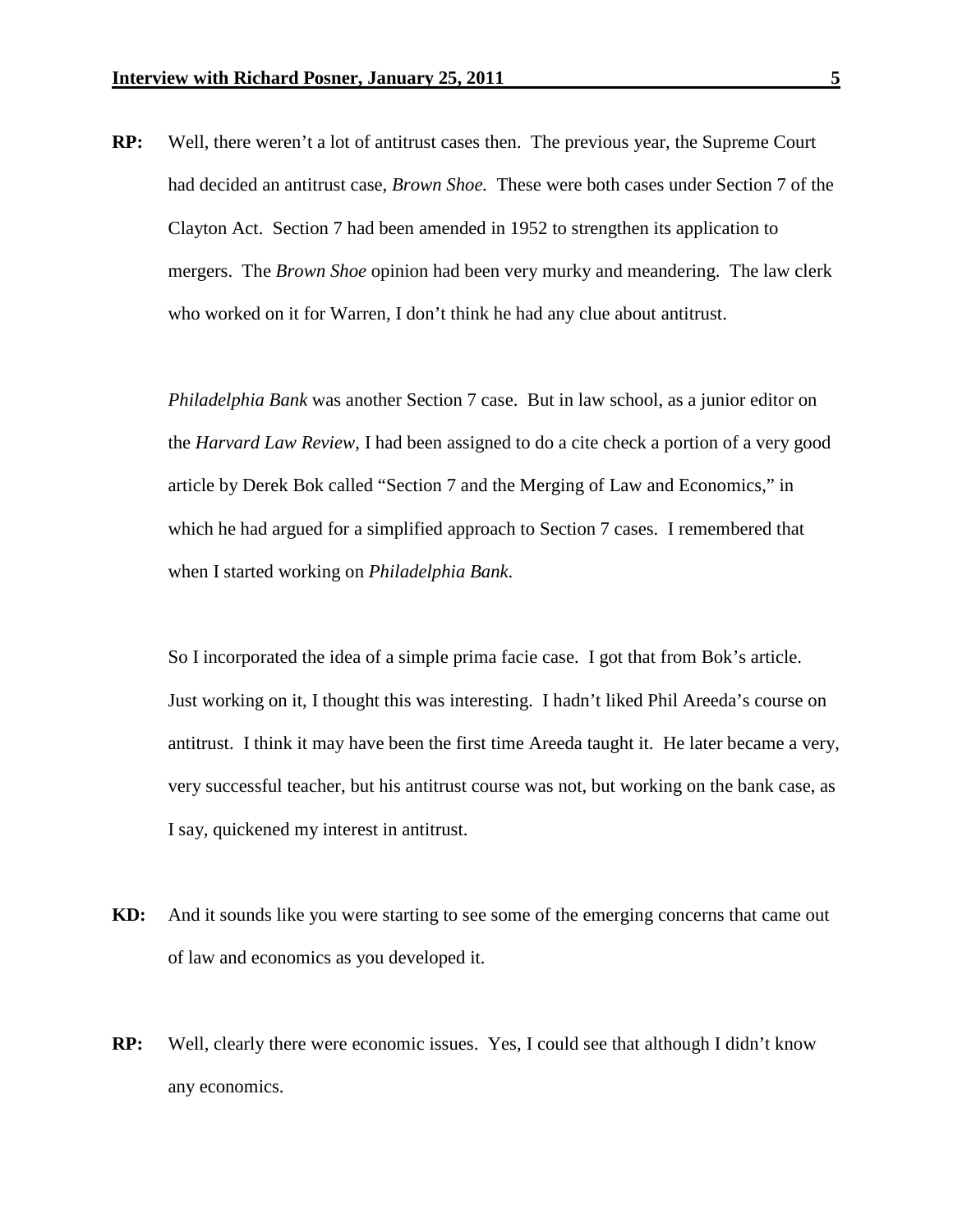- **KD:** The other thing about your early experience that stands out is your time in the solicitor general's office.
- **RP:** Yes, although I spent two years in the Federal Trade Commission in between the Supreme Court and the SG's office, and that was when I really got interested in antitrust, because that was a big part of the FTC's jurisdiction.
- **KD:** Did you argue any cases in that capacity?
- **RP:** In the FTC?
- **KD:** No, going into the solicitor general's.
- **RP:** Yes, I argued two major antitrust cases. One was *Von's Grocery,* which was a merger case. And the other was the *Schwinn* case, which dealt with restricted distribution.
- **KD:** What was it like working for Thurgood Marshall?
- **RP:** We liked it. The people in the office liked it, because he just backed the staff, it didn't matter what. Because he was a national figure, the attorney general was hesitant to cross him. So we liked that. But he had no interest in the job. He was just marking time. It was just one of the jobs he had to do to become appointed to the Supreme Court, but he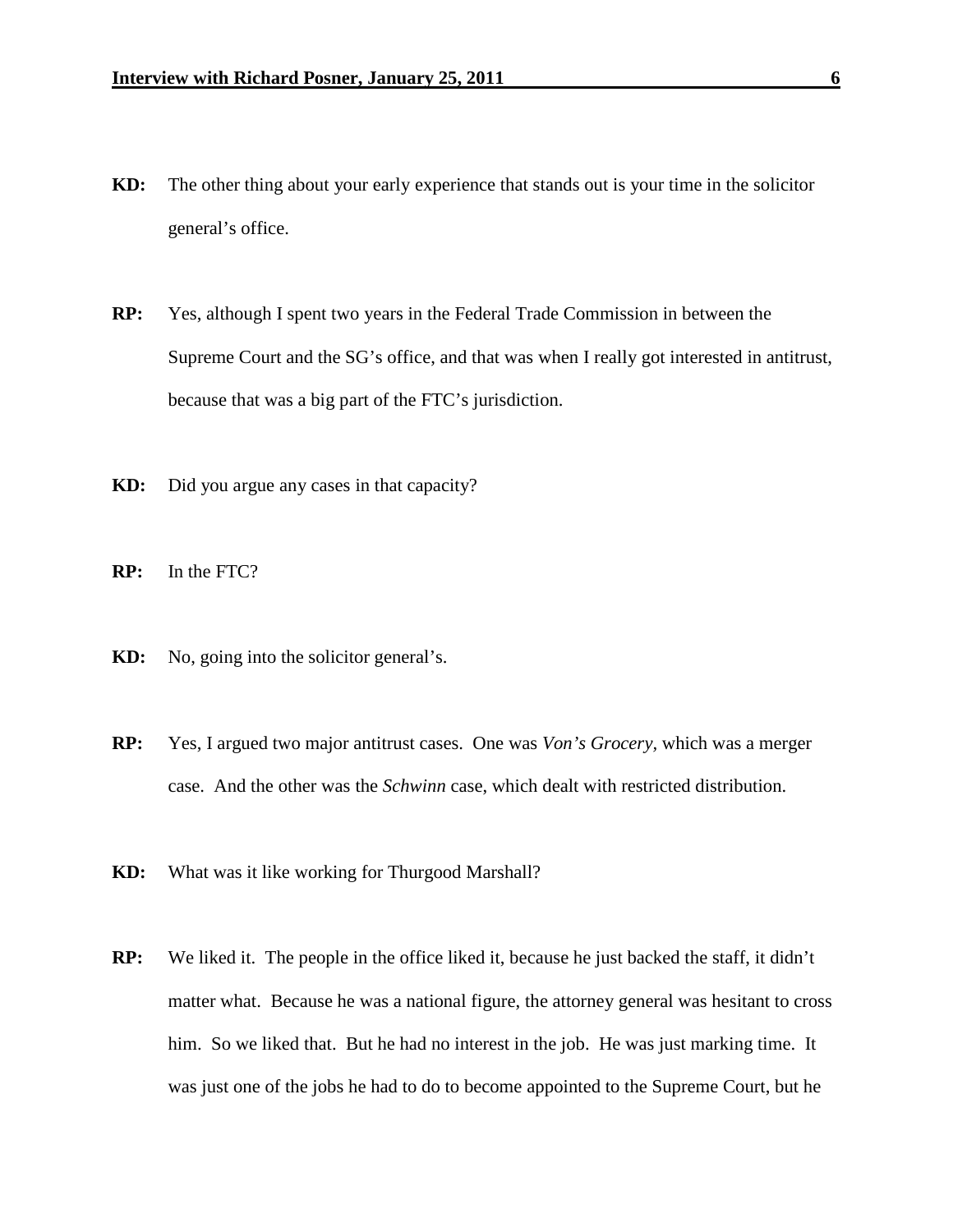had no interest in it.

So the office was run by three senior lawyers who would now be called deputy solicitors general. They were then called the first, second, and third assistant to the solicitor general. The rest of us were just plain assistants to the solicitor general. The three were very good, and they ran the office, so everything was fine.

- **KD:** Did any securities cases come through during your period with the solicitor general?
- **RP:** Probably, but I don't remember.
- **KD:** Now, after your time there, you were tasked with, I think it was general counsel for a study on the FTC.
- **RP:** It was a task force on telecommunications policy.
- **KD:** You didn't look specifically at the FTC?
- **RP:** No, the FTC had nothing to do with telecommunications.
- **KD:** There was a certain antitrust component looking at AT&T, right?
- **RP:** Yes, there was concern about the AT&T monopoly and its refusal to connect to potential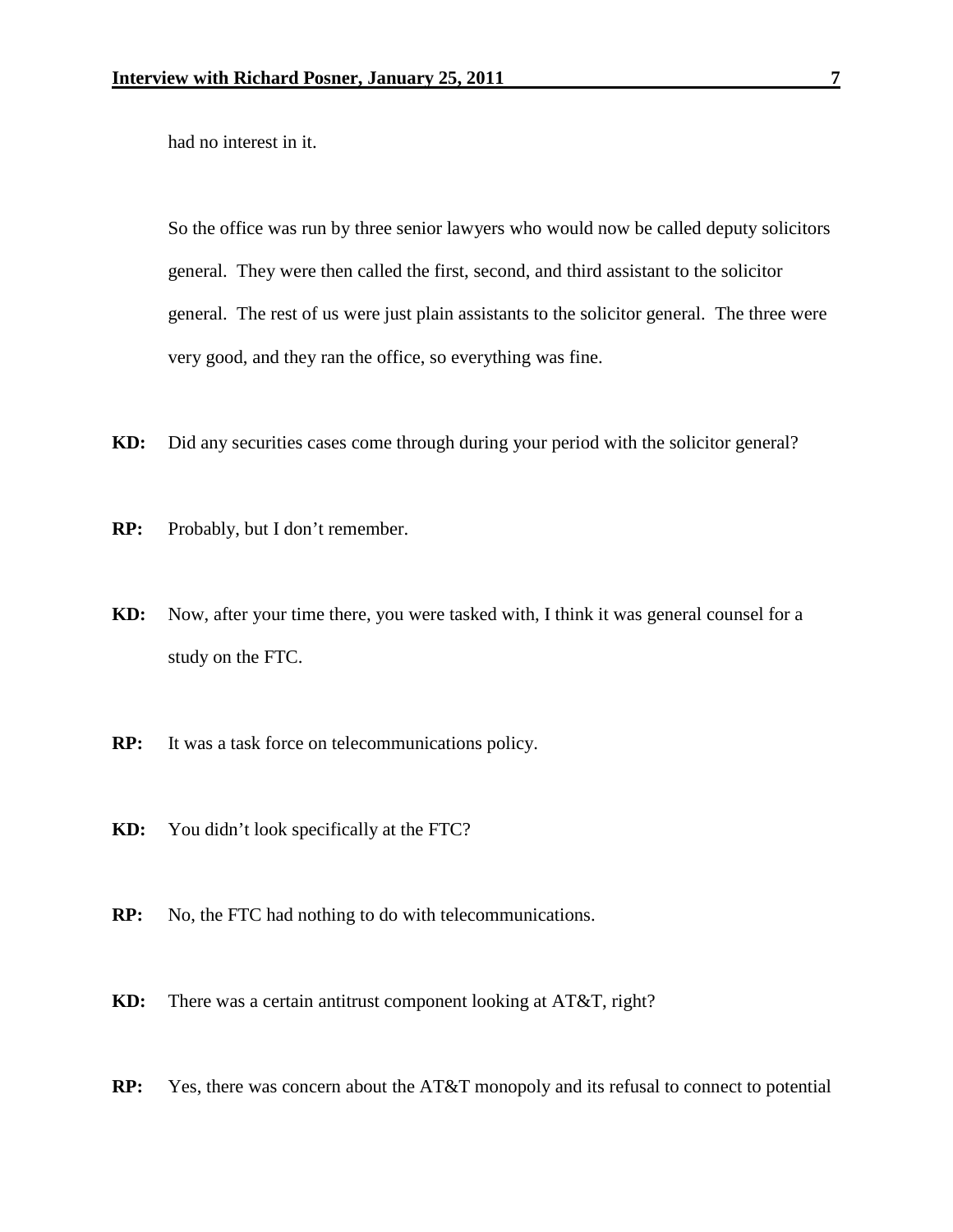competitors. AT&T refused to allow attaching any equipment to the telephone network that hadn't been produced by Western Electric. So we were dealing with problems of monopoly and competition, but not with antitrust law as such.

- **KD:** You'd gotten a close look at the independent agency and administrative law with the FTC?
- **RP:** Yes.
- **KD:** What was your take on it, what was your opinion? Was it working at that point? I'm interested in the analog to the Securities and Exchange Commission in the same period.
- **RP:** Well, the FTC was a backwater. It had been intended to be an important component of the progressive movement; the Federal Trade Commission Act was passed at the same time as the Clayton Act. But over the years the FTC had dwindled and became a real backwater. But the commissioner I worked for, Philip Elman, who had been in the solicitor general's office and clerked for Frankfurter, was a very smart lawyer. He was terrific and shook up the Commission a lot.

I was the major author of the Federal Trade Commission's report on cigarette advertising and labeling, in which the Commission adopted a rule requiring disclosure of the hazards of smoking in advertising and labeling. The rule was quickly preempted by Congress, which confined the disclosure requirements to labels. That was a big thing for the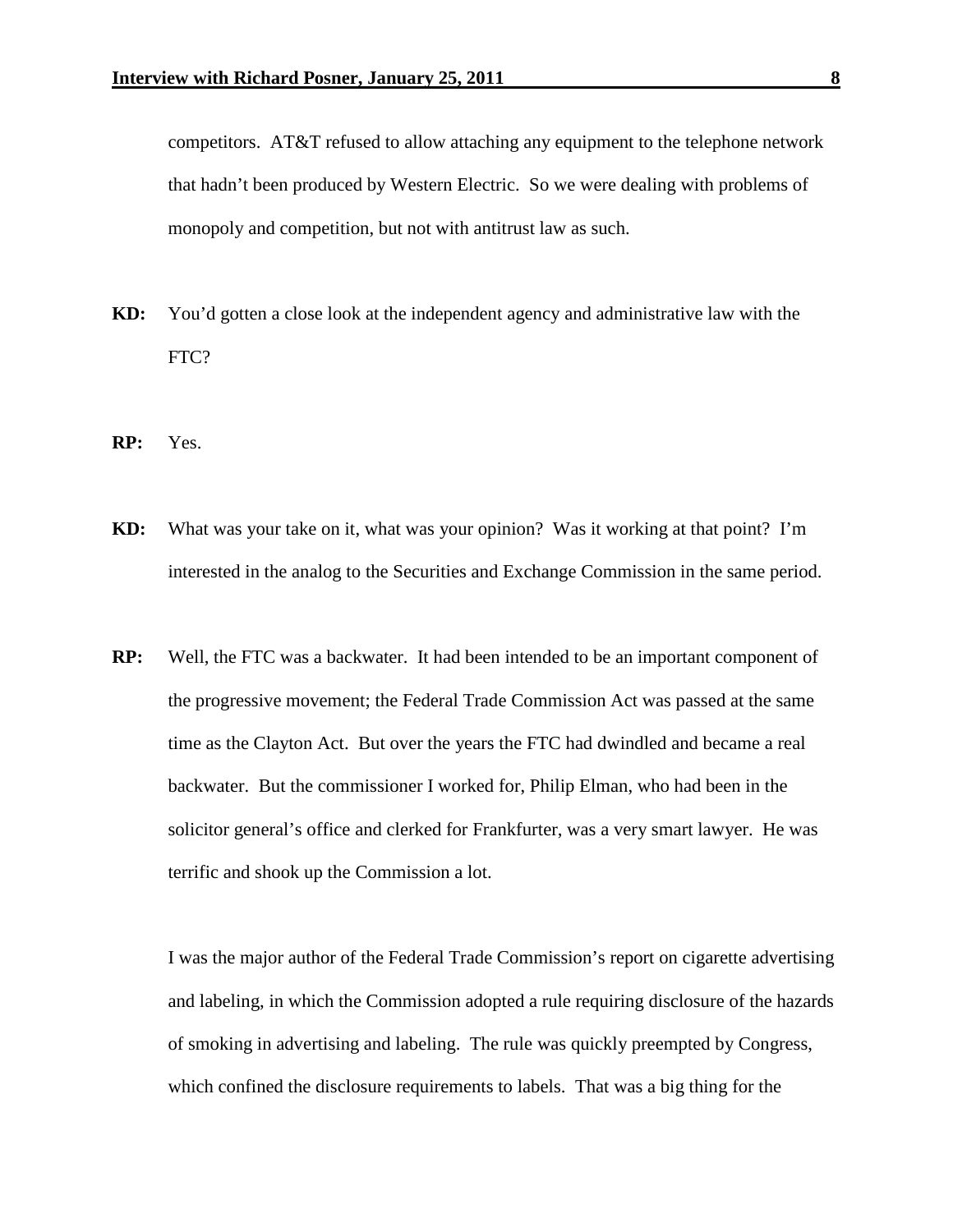Federal Trade Commission to do in 1964. It was the major consumer protection achievement of the two years I was there. I also wrote antitrust opinions for Elman. He was very different from Brennan. He did a lot of rewriting. He was very engaged in the production of the opinions. He was very smart.

- **KD:** One of the questions here, and you might be in a position to talk about it, is how the judicial system, especially the Supreme Court, deals with administrative law. You're looking at the FTC and the case law that would be shaped by that. Can you talk a little bit about what the general approach was during the 1960s and going into the seventies as far as the Supreme Court and administrative law cases, generally?
- **RP:** No, I don't really remember that. I imagine the Supreme Court was pretty tolerant of administrative action. I don't recall big fights. Of course, there was the famous opinion, *Vermont Yankee*, where the Supreme Court slapped down the D.C. Circuit for imposing restrictions on administrative procedure that went beyond the Administrative Procedure Act. The administrative agencies had, up until the deregulation movement in the late seventies, a lot of prestige from the Progressive Era and the New Deal. I think they were treated well by the courts.
- **KD:** The Chicago School, in general, had a lot to do with that deregulation that you talk about. At the same time after this period, you're becoming involved with the shaping of the law and economics movement. Now, it's pretty clear that antitrust is something that's pretty central to that. Is corporate and securities law central, as well?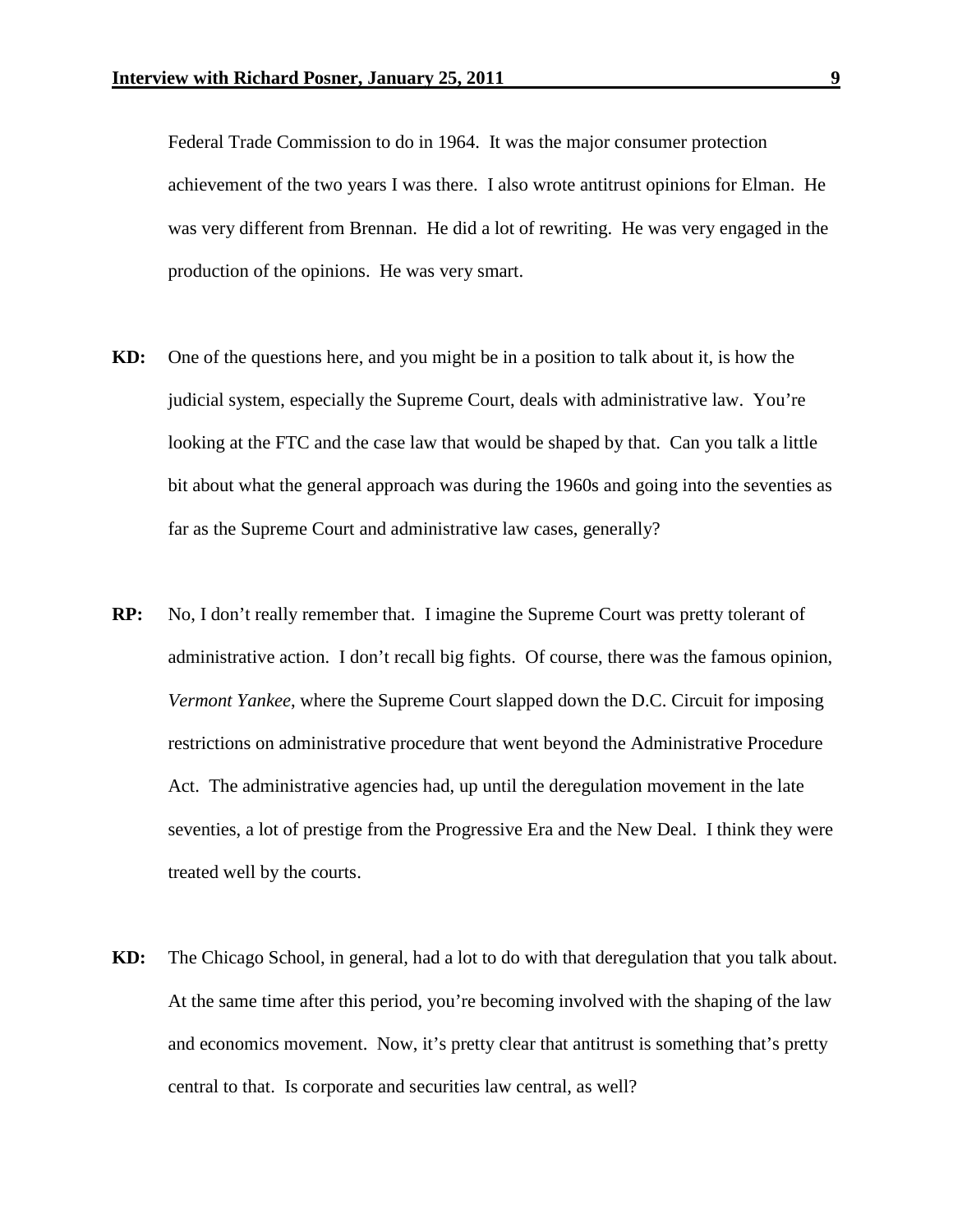**RP:** Well, it wasn't a focus of mine. There were significant questions about the need for and efficacy of the 1933 Act. George Stigler, a famous economist in Chicago, wrote a very critical empirical paper about the effect of the 1933 Act on new issues, trying to compare price movements of new issues after '33 and before. It was a controversial article. It was a strong attack on the SEC.

Bill Baxter, a lawyer at Stanford who was very knowledgeable about economics, wrote a very critical article about the stock brokers' cartel. So as part of the deregulation movement, there was indeed criticism of the SEC. But I don't recall that there was antitrust litigation, or that the courts were important in the change in the policies in the SEC.

- **KD:** This is the idea that the SEC was somehow a captive agency?
- **RP:** Of the brokers, yes. Then you also get in the late sixties-seventies, the rise of modern finance theory and the notion that the securities markets are efficient markets and don't require much regulation, and that conventional views about stock picking and timing market turns were erroneous. So that was an attack on conventional, not just regulation, but conventional conceptions of the securities markets.
- **KD:** Is this Henry Manne?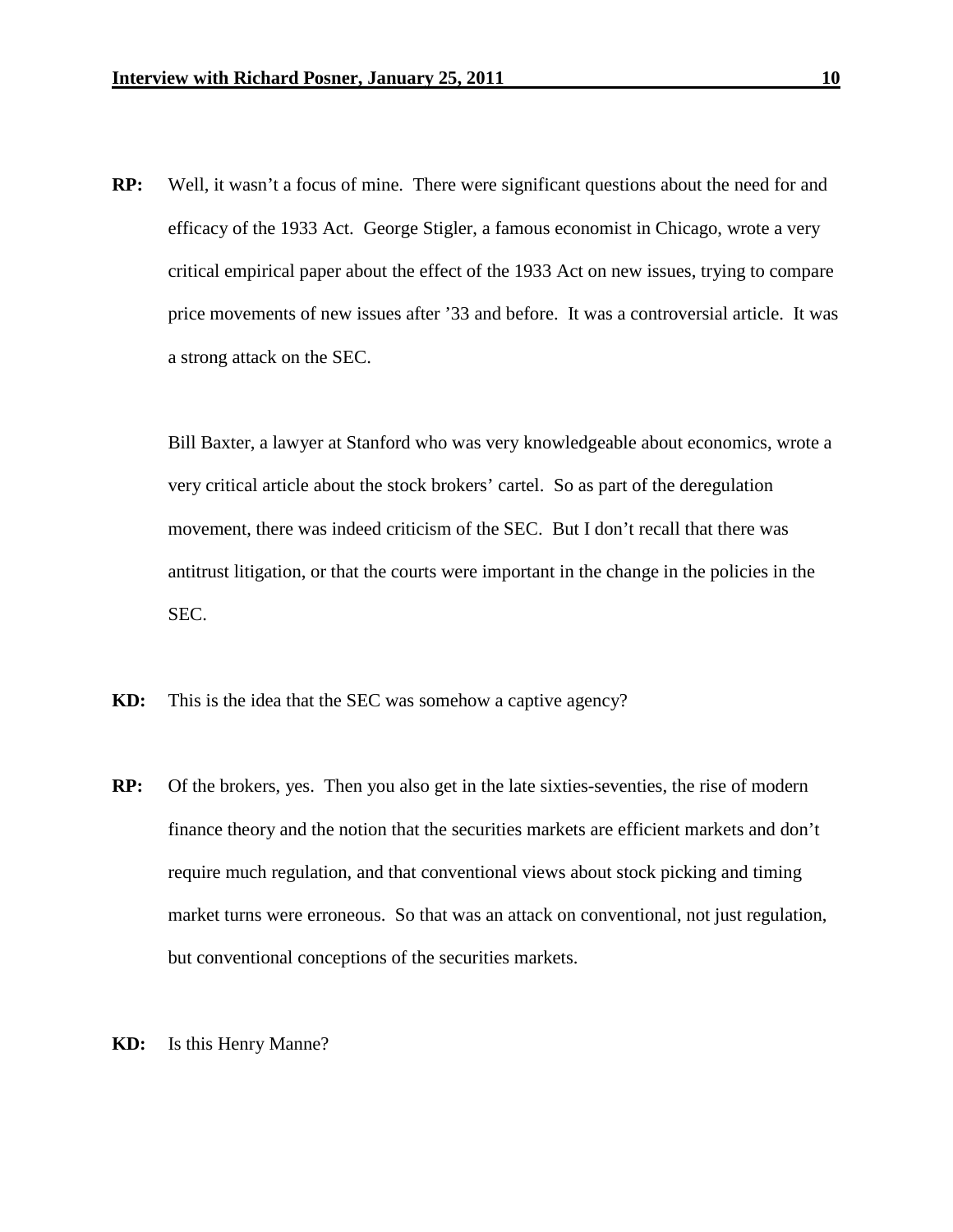- **RP:** Manne's was a specific challenge to prohibiting insider trading. That challenge never went anywhere, but was typical of hostility to regulation, which is a big factor, obviously, in deregulation.
- **KD:** Why don't you think it ever went anywhere?
- **RP:** I don't think it ever made much sense. Obviously people don't like to trade against insiders, right? They're at a terrible disadvantage. I don't know why he pushed so hard on it. I don't think it convinced many people.
- **KD:** I want to talk a little bit about some of the topics, starting with insider trading, some of the key issues in securities law as you experienced them on the Seventh Circuit. And one of the ones where you can see a lot of changes in insider trading from 1980 with *Chiarella* and moving through the nineties. The SEC's position and the way the courts are coming down, it seems to me, are changing fundamentally.
- **RP:** Really? What is the fundamental change?
- **KD:** Well, you're looking at different rationales, certainly, from the SEC's point of view, and the development of you're going from what had been dominant in the 1960s with *Texas Gulf Sulphur*, and moving to *O'Hagan* where a misappropriation becomes dominant. Do you see any fundamental changes in the way insider trading law was interpreted by judges or argued by the SEC?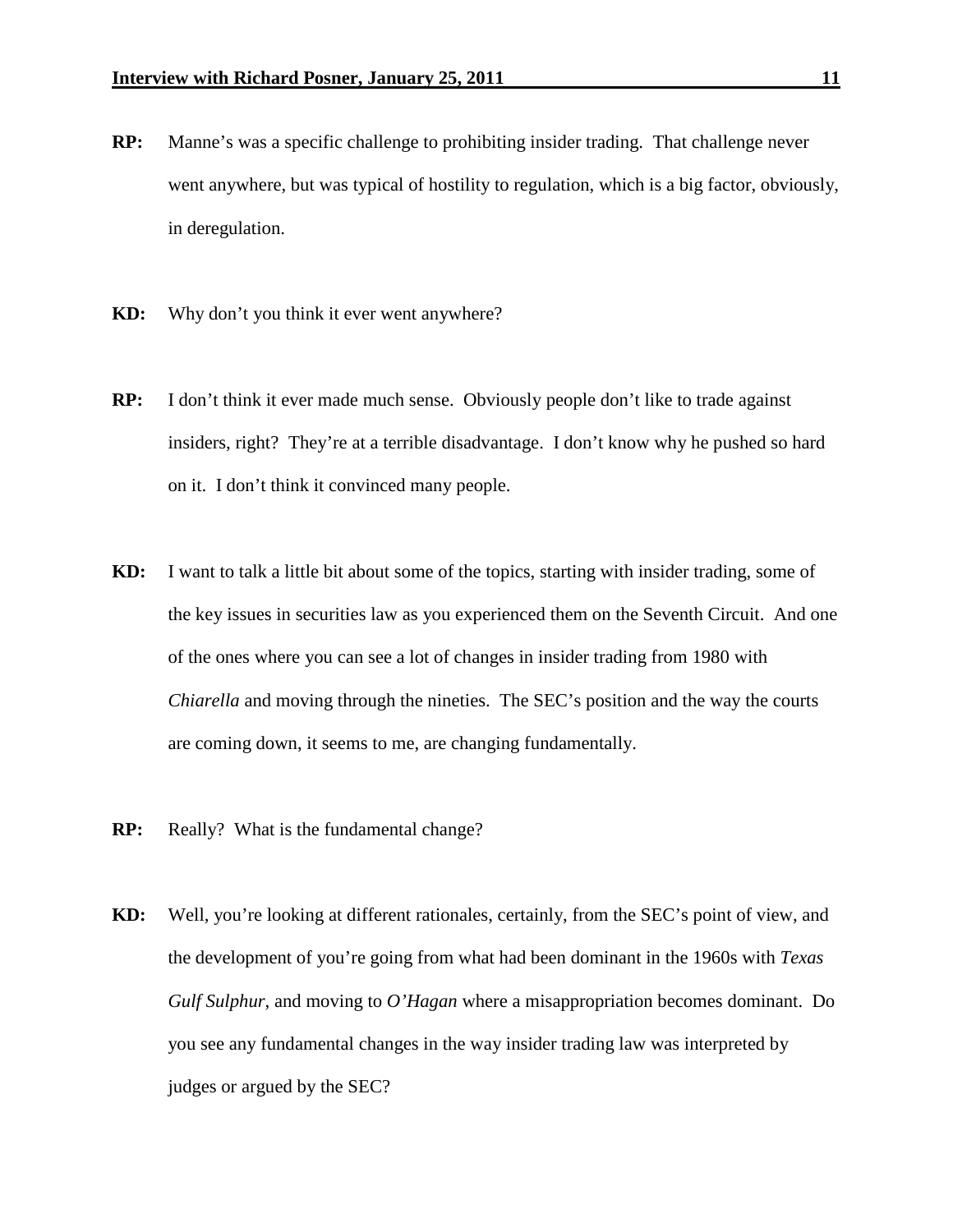- **RP:** I probably don't know enough about it to answer your question.
- **KD:** Certainly you must have been involved in some insider trading cases on the Seventh Circuit.
- **RP:** I can't remember any. What's the change?
- **KD:** I think it's interesting that the SEC was making different arguments at different times, looking for ways to justify prosecuting insider trading.
- **RP:** Why? I don't understand. The objection to insider trading is that insiders have an advantage against the rest of the world that makes other people leery about investing in the stock market, for, if they do, they're competing against people who have that advantage. There's also the concern that insider trading allows losers to make a lot of money; they can trade as their stock is declining or they can sell their own stock. Is there anything else to the objections to insider trading?
- **KD:** I'm not the expert. You've been an appellate judge and I would assume that that one would have come across the bench.
- **RP:** No, I can't remember having an insider trading case.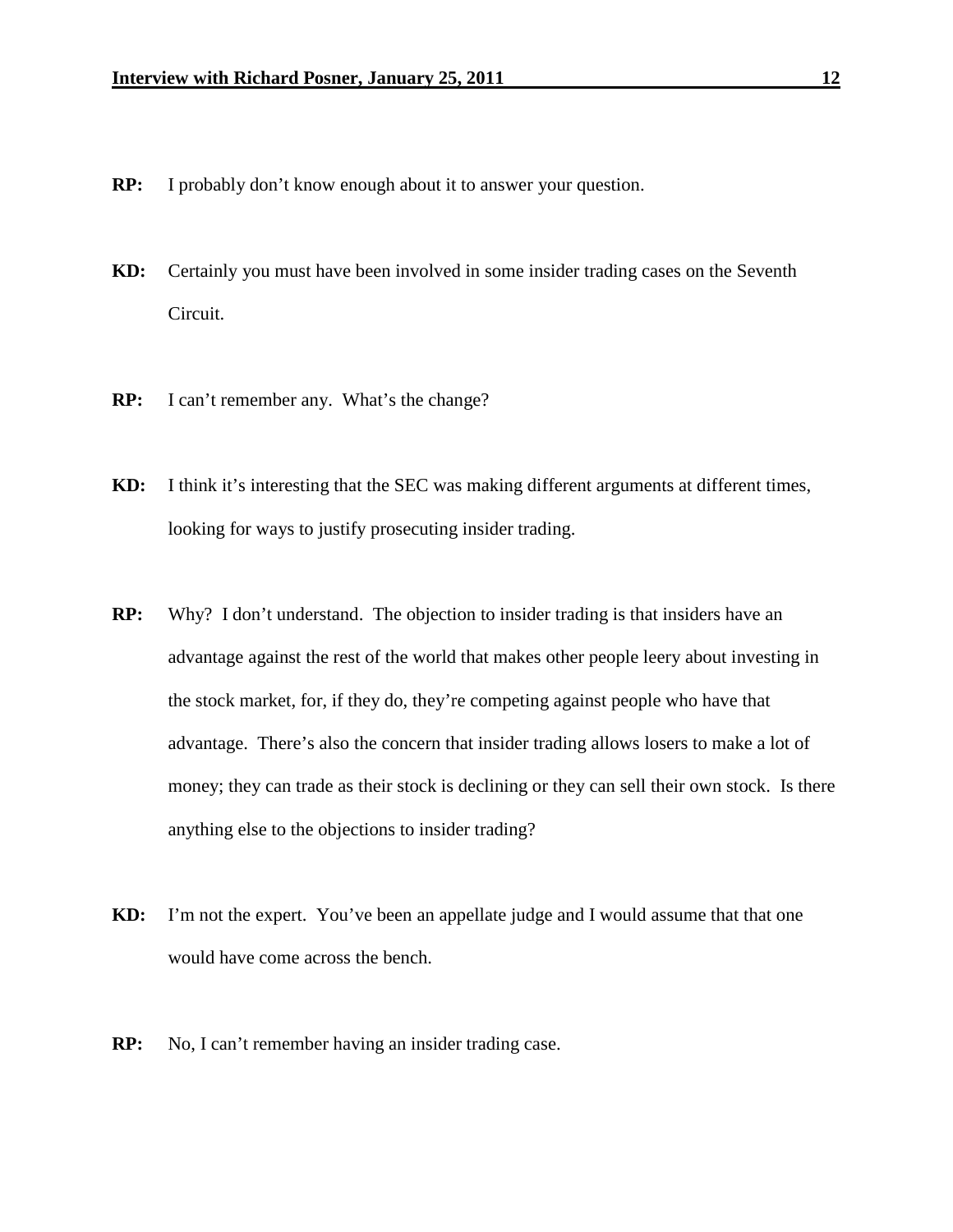- **KD:** How about corporate takeover statutes? In the 1980s, that was a pretty big deal.
- **RP:** The poison pills and so on, yes.
- **KD:** And the *Mite* case, it was *Edgar v. Mite*, I think, in the Supreme Court. Were you involved with that one?
- **RP:** No. That did come out of this circuit, but no. I had a case that was reversed by the Supreme Court. Actually, I don't know if they reversed my case or another case, but it was the sale of business doctrine. The notion was that if you sell an entire business, you don't have to make the ordinary disclosure. Anyway, I was on one side of that, Supreme Court took the other side. That's back in the eighties, so it's fuzzy in my mind. I think we had some poison pill cases, but the main ones were in Delaware and so I don't know a lot about them.
- **KD:** It was CTS, does that ring a bell?
- **RP:** Vaguely.
- **KD:** I think that was the Seventh Circuit as well. During your time in the Seventh Circuit, are there any securities cases that stand out as being significant or important to you?
- **RP:** I have written a number of opinions in securities cases, and the other judge who had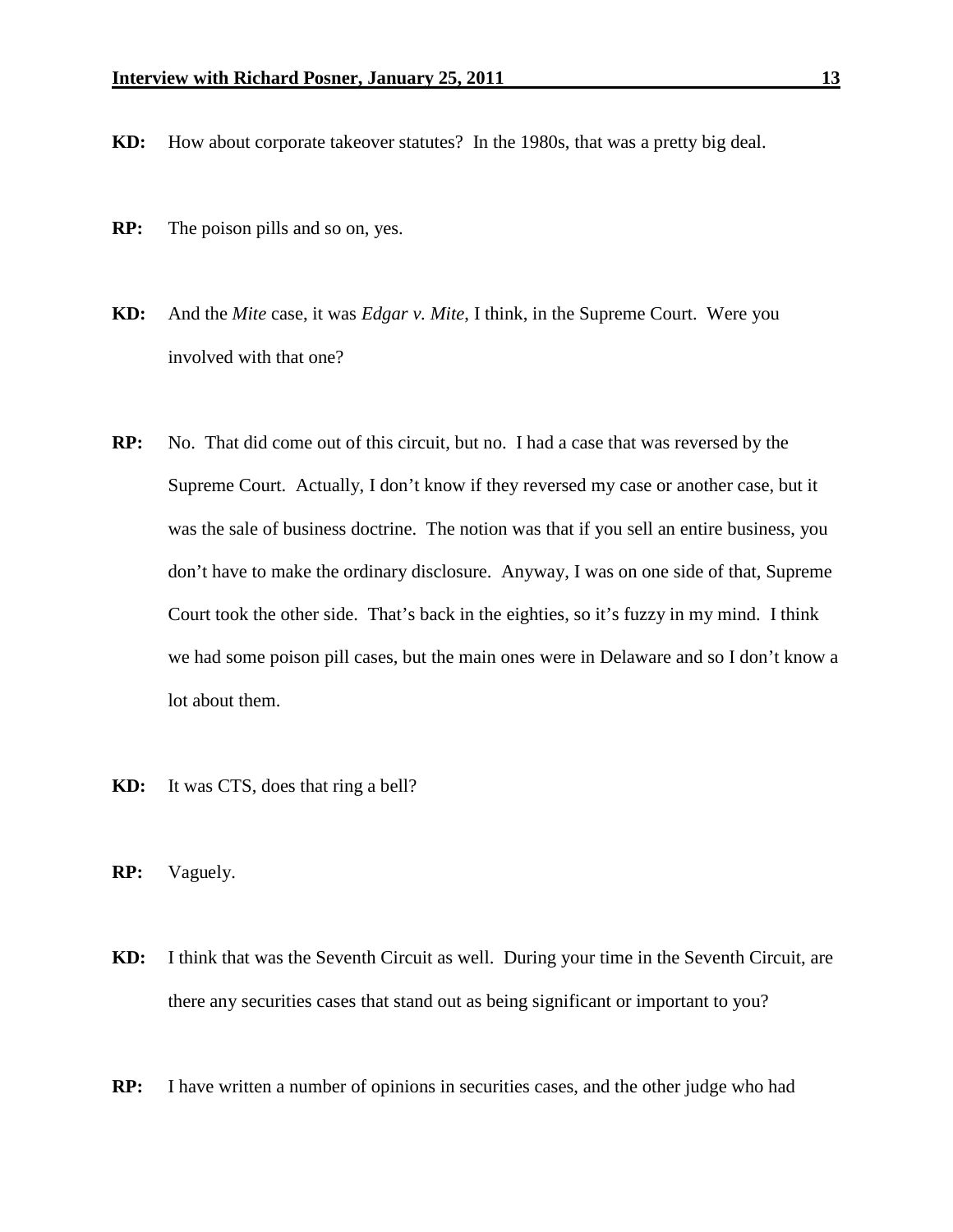many is Judge Easterbrook. You really ought to talk to him. That's one of his academic fields, securities law. I wrote a case called *Bastian*, which was about separating out accidental consequences of investing at one time rather than another from the consequences that are due to the actual misrepresentation. Loss causation versus transaction causation. That was one. I wrote an opinion, called "Scattered," about whether you can sell short more stock than the company owns. We said yes. That was fun.

- **KD:** Why did you say yes?
- **RP:** There was nothing to prohibit it. It's just a form of speculation. Recently, I wrote the opinion on remand of the *Tellabs* case. That had come from the Circuit. I wasn't on the original panel, but when it came back from the Supreme Court, I was on the (new) panel and I wrote an opinion trying to make sense of the Supreme Court's new standard. I've written other securities law opinions, but I don't have a clear recollection.
- **KD:** What was the issue at hand in the *Tellabs* case?
- **RP:** Let me see if I can reconstruct that. It's vague in my mind. It had to do with how much the senior officers had to know in order for the complaint to survive dismissal. We said there was enough and that was, I think, the end of the case. I don't remember the details at all, although it's not that long ago.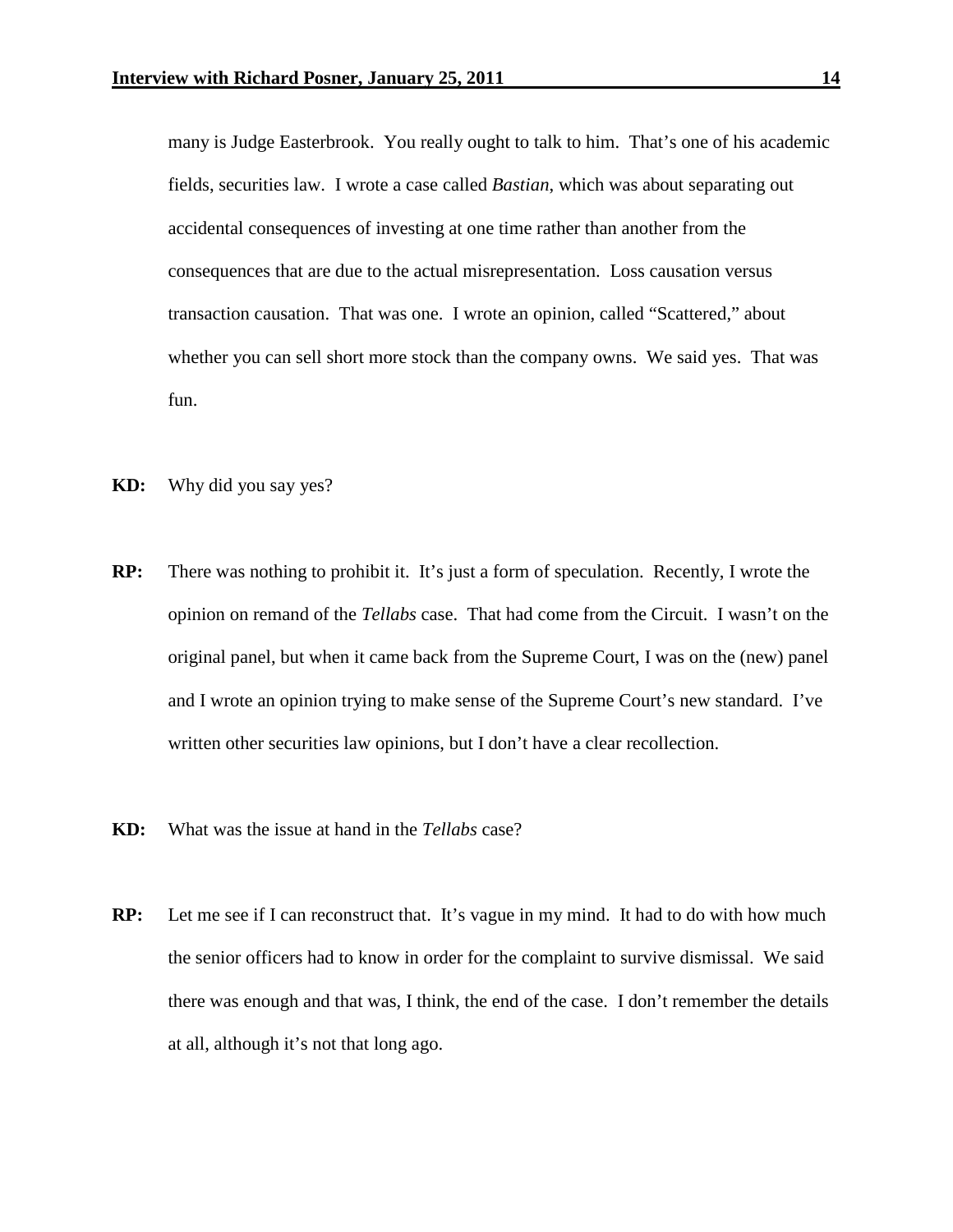- **KD:** Did this have to do with secondary participants and the ability to aiders and abettors, that kind of thing?
- **RP:** No. I think the aiders and abettors had been eliminated. You could look up on Westlaw my opinion on securities using the word "securities."
- **KD:** Is it your experience that judges pay particularly close attention to what the Supreme Court's attitude might be toward their decisions when they're making them?
- **RP:** Some do. I don't. Some of the court of appeals judges follow the Supreme Court closely, read all decisions and try to figure out what's next on their agenda. Most judges don't bother with that. They just take what the Supreme Court has said without worrying about how the Court might change. Obviously, this Supreme Court is very pro-business, but it hasn't done a lot yet. I wrote a dissent in a case the Supreme Court took and reversed, *Jones v. Harris*, involving mutual fund fees. That's within the SEC's domain.
- **KD:** Well, the law and economics movement, one of the fundamentals, at least as I understand it, is to look at outcomes. Is that a correct statement?
- **RP:** Yes.
- **KD:** To evaluate outcomes? In the case of securities law, what would those outcomes be and how does one evaluate them?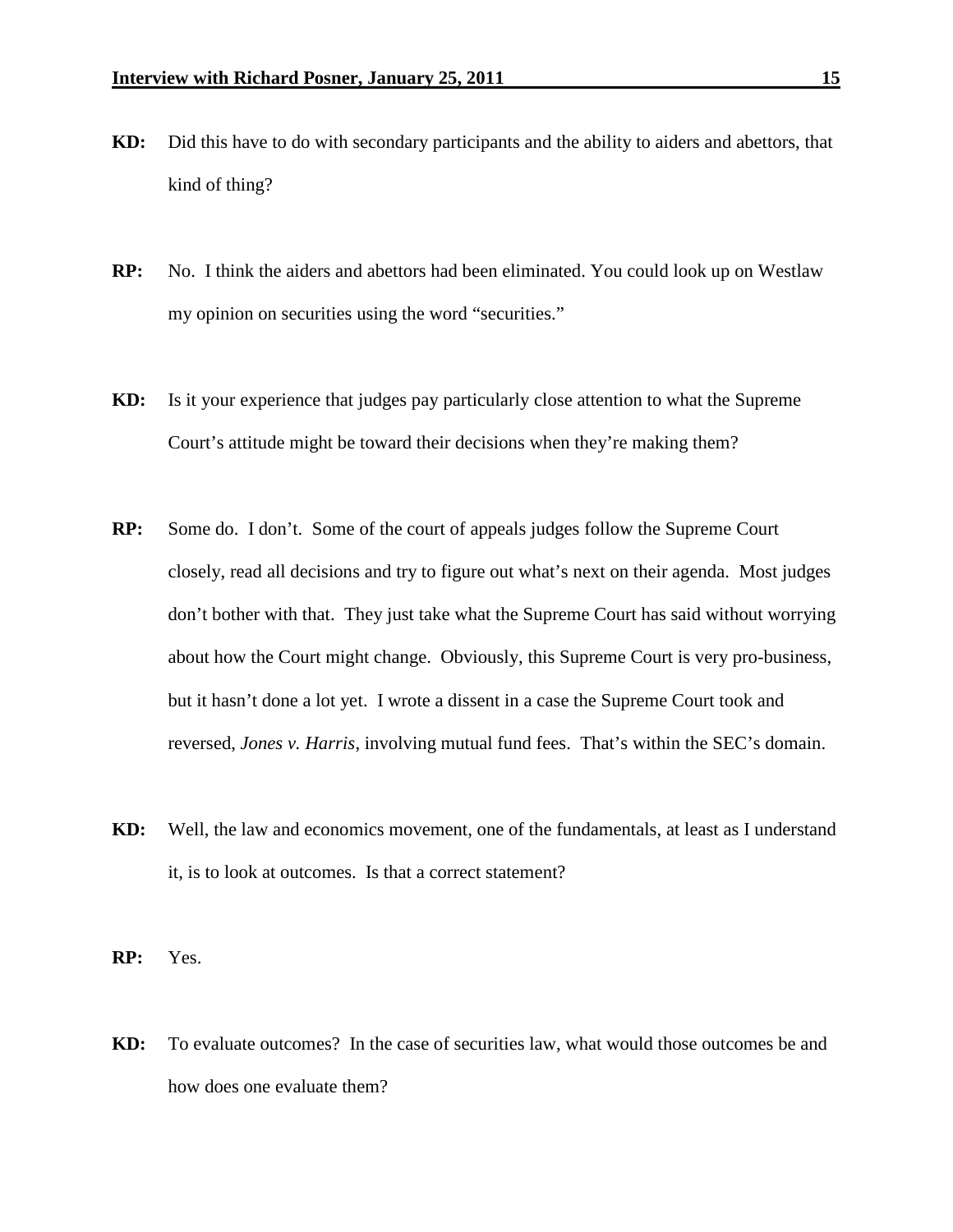- **RP:** Well, you want to create a competitive market in securities. As in any other competitive market, you want to minimize transaction costs and you want to prevent fraud. Ideally, you'd like people to make the choice between buying equities and bonds or other forms of security, just on the basis of risk and expected return and transaction costs. You want a system of regulation or nonregulation that minimizes transaction costs and promotes information and so on.
- **KD:** Are there examples of cases where you have taken such considerations into account?
- **RP:** I'm sure that's a concern whenever I have a securities case, but I can't recite chapter and verse.
- **KD:** In your experience—and you started earlier in your career, you were involved with an administrative agency and you've had a chance to think about such things—is the administrative agency still viable? Is something like the SEC still a viable, efficient way to administer markets?
- **RP:** Well, I don't know much about the SEC. Of course, it took a terrific hit in the 2000s with the Madoff business and the incompetent management of the agency by Christopher Cox, which contributed to the economic crisis. Now it has a much better chairman and it's got more funding, so I'm sure it's rebuilding and improving. I don't know whether it'll be successful. It wants to regulate hedge funds; it's not clear that that's worth doing.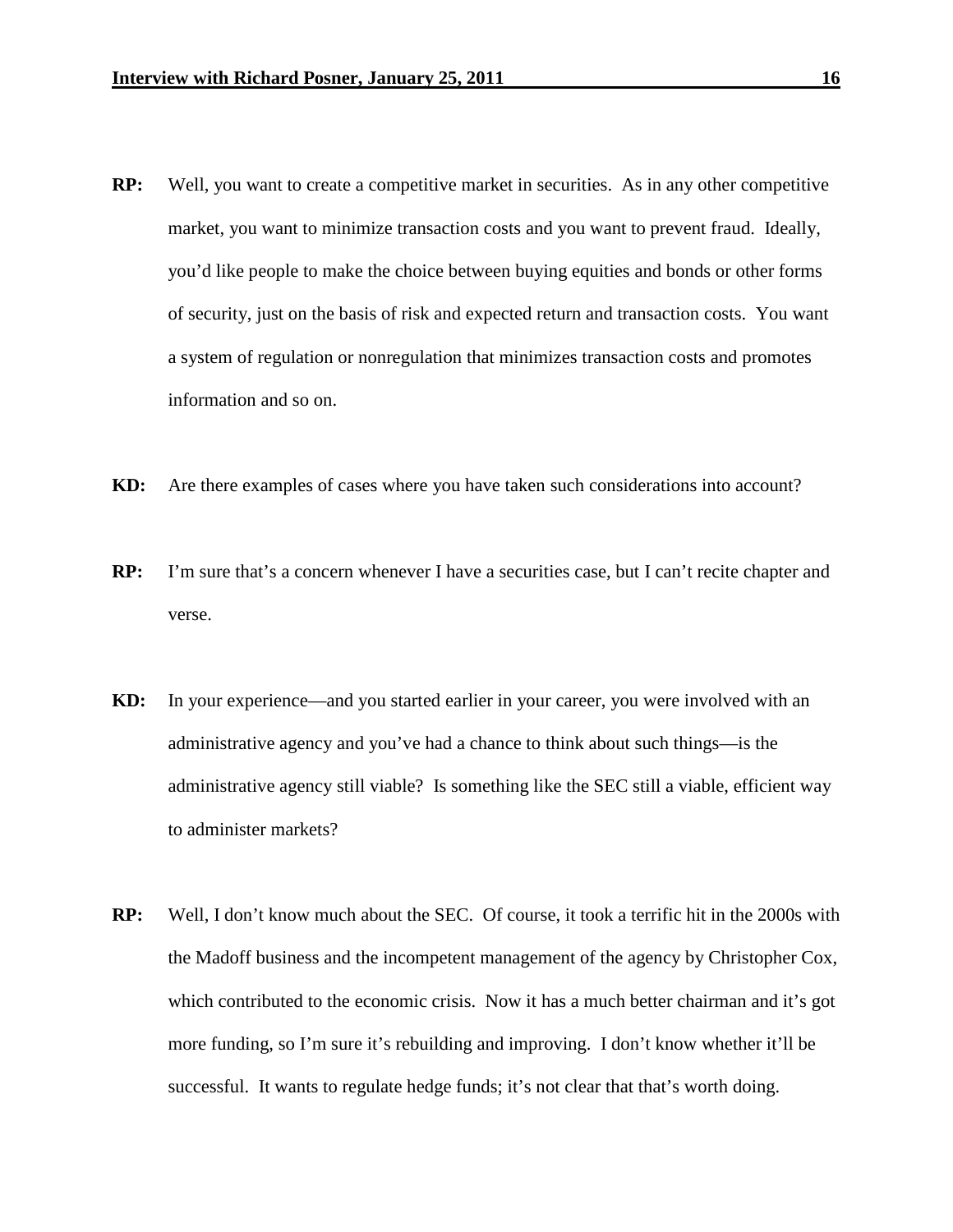The greatest failure of the SEC in this past decade was its total oblivion to the transformation of the banking industry whereby the big broker dealers had really become banks. All the SEC was worrying about was consumer protection, doing it ineptly. It had no sense of the macroeconomic significance of companies like Goldman and Morgan and Lehman Brothers.

You still have this very divided regulation. Even though Goldman Sachs and Morgan Stanley are now bank holding companies, and Merrill Lynch is owned by a bank and so on, nevertheless, the non-banking activities, which include a great deal of banking by another name, of these companies are still regulated by the SEC. The SEC has had to create a new division to try to be a real banking regulatory agency. I don't know what success they've had.

The SEC has always had a good reputation, partly because, unlike the FTC, it offered a good career path for lawyers. They could work for the SEC for a few years and then go into practice. Whereas for the FTC lawyers, practice opportunities weren't very good. I think the SEC has always been a pretty high class agency in terms of personnel, although obviously it fell down very badly with Madoff. I'd say, you know, good agency.

**KD:** How important has the difference between state regulation and federal regulation been?

**RP:** I don't know anything about state regulation. Like blue sky laws?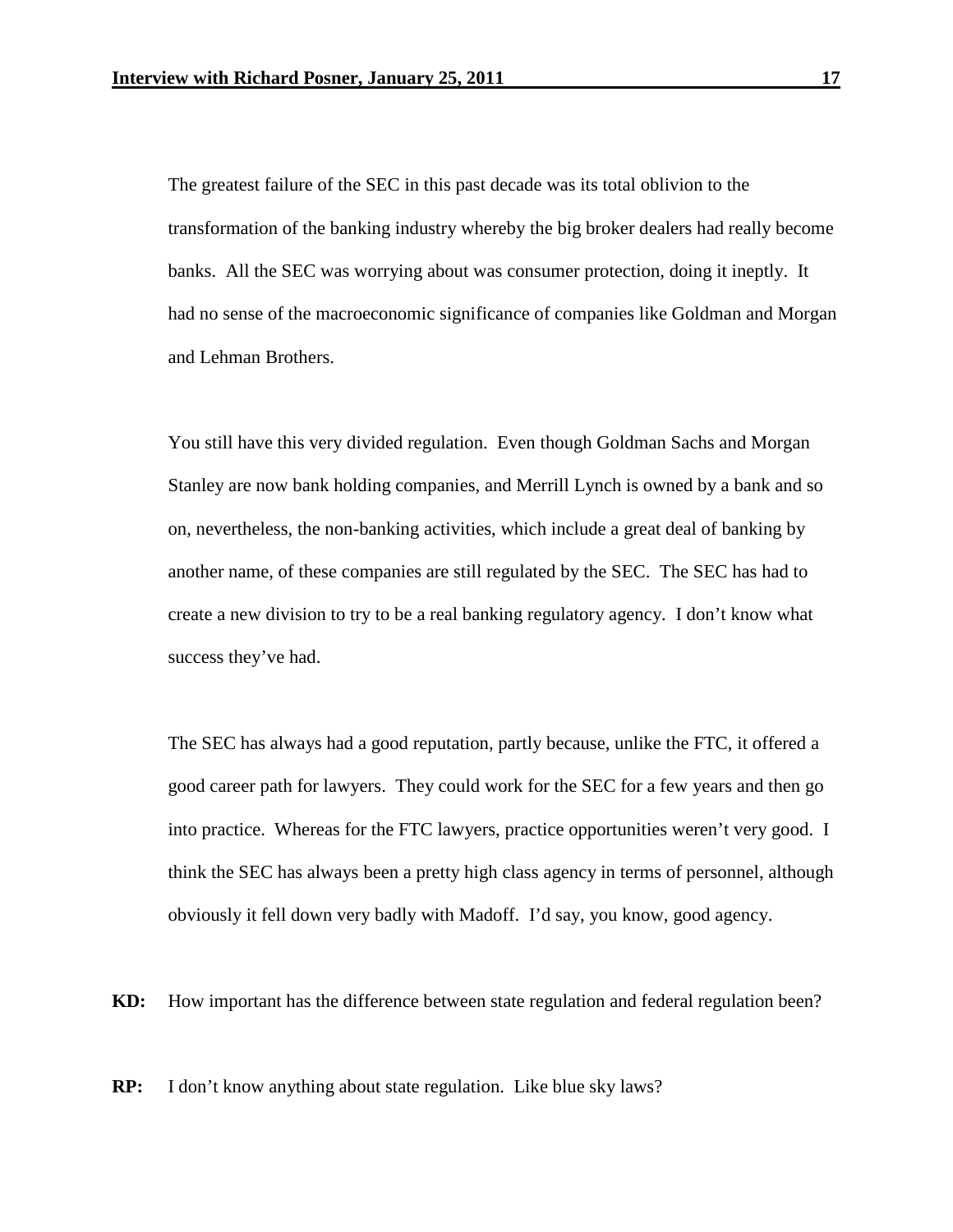- **KD:** Yes, every state has its own. That's not something that courts would end up—
- **RP:** Not the federal courts, no.
- **KD:** Anything else in your career that might be relevant to the development of securities law that we should talk about?
- **RP:** Well, I do think there are a lot of abuses. In *Jones v. Harris*, the different fees charged by the investment advisor for captive mutual funds and independent mutual funds did seem pretty abusive. I don't know whether the SEC is actively dealing with that. I know there are complaints that compliance with SEC regulations is very cumbersome, but I haven't studied that. Do the prospectuses for new issues have any real function, or are they just boilerplate? Does anybody pay any attention to them?

One thing that's happened is that the efficient markets theory has taken a hit in this economic crisis. There have been two big stock bubbles and a housing bubble in recent years. So clearly a lot of trading is not based on estimates of corporate earnings. They're based on what people think other people think. I don't know whether the SEC can deal with bubbles, but their existence underscores the need for regulation, since the bubble phenomenon is apparently not self-correcting. The market doesn't prevent bubbles, so maybe that calls for government regulation.